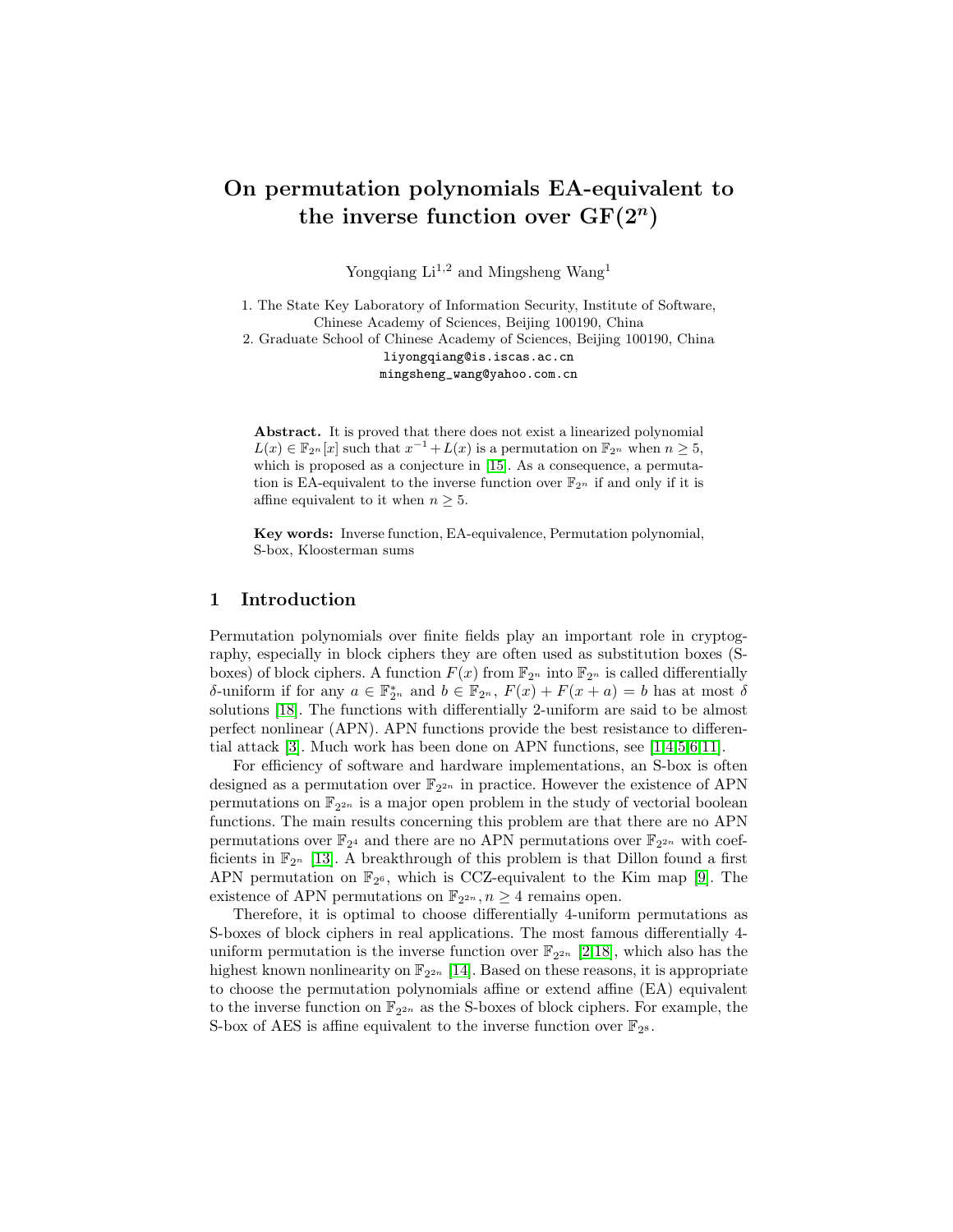Recall that two functions  $F_1(x)$  and  $F_2(x)$  over  $\mathbb{F}_{2^n}$  are called EA-equivalent if there exist affine permutations  $A_1(x)$ ,  $A_2(x) \in \mathbb{F}_{2^n}[x]$  and an affine polynomial  $A(x) \in \mathbb{F}_{2^n}[x]$  such that  $F_1(x) = A_1(F_2(A_2(x))) + A(x)$  [\[5,](#page-10-3)[18\]](#page-11-1). When  $A(x) = 0$ ,  $F_1(x)$  and  $F_2(x)$  are said to be affine equivalent. Let  $S_A(F)$  and  $S_E(F)$  be the sets of functions over  $\mathbb{F}_{2^n}$  which are affine and EA-equivalent to  $F(x)$  respectively. Then it is easy to see that  $S_A(F) \subsetneq S_E(F)$ . Since in most cases an S-box is a permutation on  $\mathbb{F}_{2^n}$ , it is interesting to know whether or not  $SP_A(F) \subseteq SP_E(F)$ , where  $SP_A(F)$  and  $SP_E(F)$  are the sets of permutation polynomials on  $\mathbb{F}_{2^n}$ which are affine and EA-equivalent to  $F(x)$  respectively.

Investigating this problem means that we have to characterize the existence of permutation polynomials EA-equivalent and affine inequivalent to  $F(x)$ . Notice that if a permutation on  $\mathbb{F}_{2^n}$  is EA-equivalent and affine inequivalent to  $F(x)$ , then there exists a nontrivial linearized polynomial  $L(x) \in \mathbb{F}_{2^n}[x]$  such that  $F(x) + L(x)$  is a permutation on  $\mathbb{F}_{2^n}$ . For  $F(x) = x^d$  with  $gcd(d, 2^n - 1) > 1$ , some work have been done concerning the existence of permutation polynomials of the type  $x^d + L(x)$ , see [\[15,](#page-11-0)[19](#page-11-6)[,20\]](#page-11-7). For the inverse mapping over  $\mathbb{F}_{2^n}$ , let us recall the following conjecture raised in [\[15\]](#page-11-0).

<span id="page-1-0"></span>Conjecture 1. There does not exist a linearized polynomial  $L(x) \in \mathbb{F}_{2^n}[x]$  such that  $x^{-1} + L(x)$  is a permutation on  $\mathbb{F}_{2^n}$  when  $n \geq 5$ .

In [\[15\]](#page-11-0), some elementary simulation results are given to support Conjecture 1. The present paper attempts to give further study on this conjecture because of the importance of  $x^{-1}$  in cryptography. Making use of results from Kloosterman sums over a finite field, one can characterize the existence of permutation polynomials of the form  $x^{-1} + L(x)$ , which leads to a complete solution of conjecture [1.](#page-1-0)

The paper is organized as follows. In Sect. [2,](#page-1-1) some preliminary results are introduced that will be used throughout the paper. The proof of the conjecture [1](#page-1-0) is provided in Sect. [3.](#page-2-0) The conclusion is given in Sect. [4.](#page-10-6)

## <span id="page-1-1"></span>2 Preliminaries

Let n be a positive integer and  $\mathbb{F}_{2^n}$  be the finite field of  $2^n$  elements. Tr denotes the absolute trace map from  $\mathbb{F}_{2^n}$  to  $\mathbb{F}_2$ .

In this section, let us recall some known results that will be used in this paper. First, we introduce the definition of Kloosterman sums. For any  $a \in \mathbb{F}_{2^n}$ , the classical Kloosterman sum  $K(a)$  over  $\mathbb{F}_{2^n}$  is defined as  $K(a) = \sum_{x \in \mathbb{F}_{2^n}^*}$  $(-1)^{\text{Tr}(x^{-1}+ax)}$ .

The complete Kloosterman sum  $\mathcal{K}(a)$  is defined as  $\mathcal{K}(a) = K(a) + 1$ , or equivalently

$$
\mathcal{K}(a) = \sum_{x \in \mathbb{F}_{2^n}} (-1)^{\text{Tr}(x^{-1} + ax)}.
$$

The set of values of  $\mathcal{K}(a)$  is  $\{k \in \mathbb{Z} \mid k \equiv 0 \text{ mod } 4, k \in [-2^{\frac{n}{2}+1}+1, 2^{\frac{n}{2}+1}+1]$ 1]}[\[14\]](#page-11-5). Some properties of boolean functions are related to the complete Kloosterman sums, such as for  $\lambda \in \mathbb{F}_{2^m}^*$ ,  $\text{Tr}(\lambda x^{2^m-1})$  is a bent function on  $\mathbb{F}_{2^{2^m}}$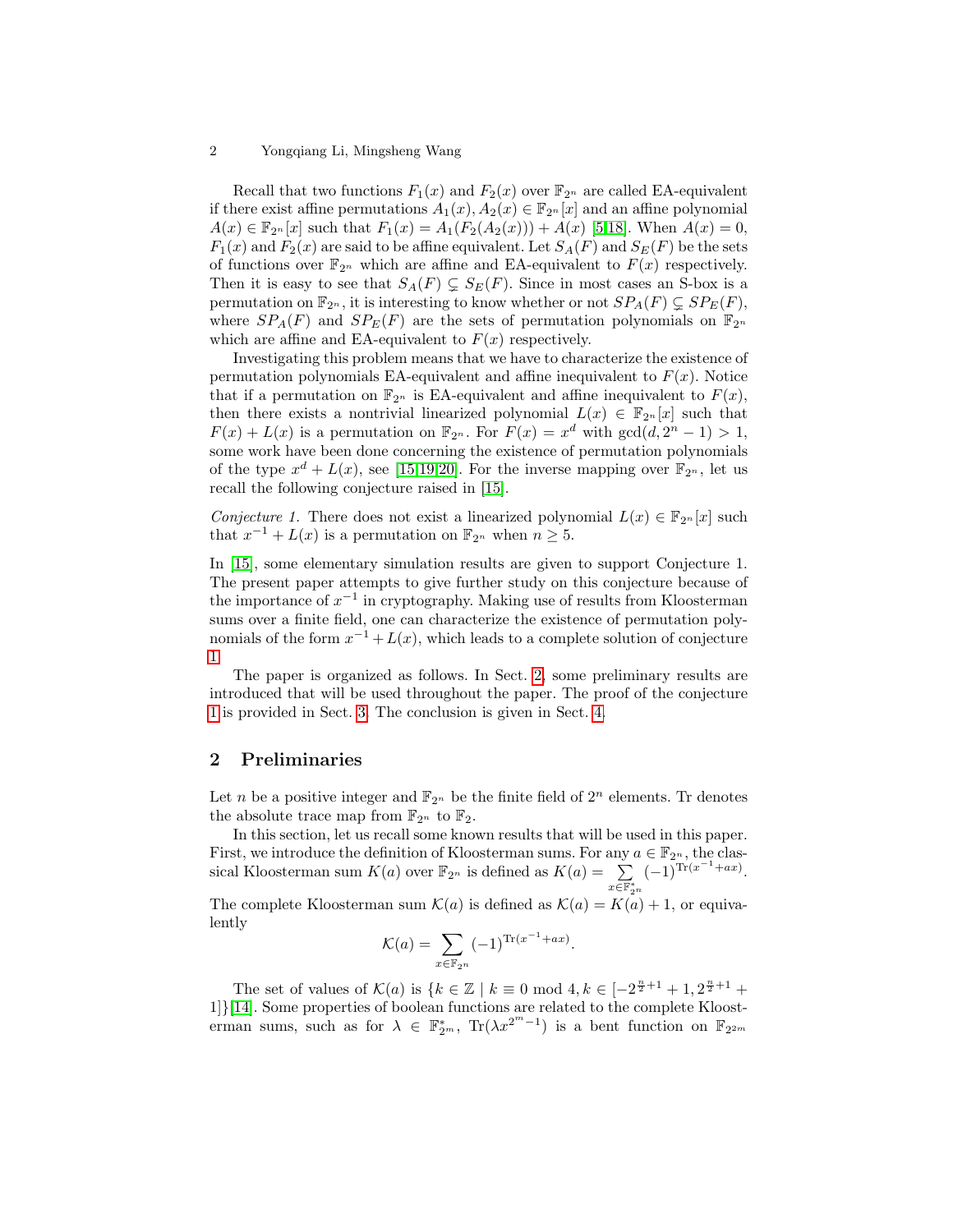if and only if the complete Kloosterman sum of  $\lambda$  over  $\mathbb{F}_{2^m}$  equals zero, i.e.  $\sum$  $x\bar{\in} \overline{\mathbb{F}}_2$ m  $(-1)^{\text{Tr}(x^{-1}+\lambda x)} = 0$  [\[10,](#page-11-8)[8\]](#page-10-7). Characterizing the set of those  $\lambda \in \mathbb{F}_{2^n}$  with  $\mathcal{K}(\lambda) = 0$  is raised as an open problem in [\[8\]](#page-10-7). The complete kloosterman sums are also powerful for us to characterize the permutation polynomials of the type

 $x^{-1} + L(x)$  over  $\mathbb{F}_{2^n}$ , especially we need the following results.

<span id="page-2-3"></span>**Lemma 1.**  $[12, 7, 17]$  $[12, 7, 17]$  $[12, 7, 17]$  $[12, 7, 17]$  $[12, 7, 17]$  Let  $n \ge 3$ . For any  $a \in \mathbb{F}_{2^n}$ ,  $\mathcal{K}(a) \equiv 0 \mod 8$  if  $\text{Tr}(a) = 0$ and  $\mathcal{K}(a) \equiv 4 \mod 8$  if  $\text{Tr}(a) = 1$ .

<span id="page-2-4"></span>**Lemma 2.** [\[17\]](#page-11-10) Let  $n \geq 4$ . For any  $a \in \mathbb{F}_{2^n}$ ,  $\mathcal{K}(a)$  is divisible by 16 if and only if  $\text{Tr}(a) = 0$  and  $\text{Tr}(y) = 0$ , where  $y^2 + ay + a^3 = 0$ .

The following results are from [\[15\]](#page-11-0).

<span id="page-2-1"></span>**Theorem 1.** Let  $n \geq 3$ , and  $L(x) = \sum_{n=1}^{n-1}$  $\sum_{i=0}^{n} c_i x^{2^i} \in \mathbb{F}_{2^n}[x]$  be a linearized polynomial. If for some  $1 \leq k \leq n-1$ ,  $c_{n-k} + c_k^{2^{n-k}} \neq 0$ , then  $x^{-1} + L(x)$  is not a permutation polynomial on  $\mathbb{F}_{2^n}$ .

<span id="page-2-5"></span>*Example 1.*  $x^{-1} + \alpha x^{2^i}$  is not a permutation on  $\mathbb{F}_{2^n}$  for  $\alpha \in \mathbb{F}_{2^n}^*$  and i with  $0 \leq i \leq n-1$ .

At last, let us recall Hermite's criterion, which is often used for determining whether a polynomial is a permutation over finite fields.

**Lemma 3 (Hermite's Criterion).** [\[16\]](#page-11-11) Let  $\mathbb{F}_q$  be of characteristic p. Then  $f \in \mathbb{F}_q[x]$  is a permutation polynomial of  $\mathbb{F}_q$  if and only if the following two conditions hold:

- 1. f has exactly one root on  $\mathbb{F}_q$ ;
- 2. for each integer t with  $1 \leq t \leq q-2$  and  $t \neq 0$  mod p, the reduction of

 $f(x)^t \mod (x^q - x)$ 

has degree  $\leq q-2$ .

## <span id="page-2-0"></span>3 Permutation polynomials of the type  $x^{-1} + L(x)$

Throughout this section, for an integer  $i \in \mathbb{Z}$ ,  $c_i$  means  $c_{i'}$ , where  $i' \in \{0, 1, \ldots, n-1\}$ 1} with  $i' \equiv i \mod n$ . In particular,  $c_n = c_0$ . Moreover,  $L(x) \in \mathbb{F}_{2^n}[x]$  always denotes a nontrivial linearized polynomial, and for  $t \in \mathbb{N}$ ,  $\omega_2(t)$  denotes the number of nonzero terms in the binary expansion of  $t$ . We shall first prove the following lemma that will be used in the subsequent discussions of this paper.

<span id="page-2-2"></span>**Lemma 4.** Let  $n \geq 4$ , and  $L(x) = \sum_{n=1}^{n-1}$  $\sum_{i=0}^{n} c_i x^{2^i} \in \mathbb{F}_{2^n}[x]$  be a linearized polynomial. If  $x^{-1} + L(x)$  is a permutation on  $\mathbb{F}_{2^n}$ , then for any  $1 \leq i < j \leq n-1$ , we have  $c_{i+1}c_{j+1} + c_{j-i+1}^{2^i}c_{i-1}^2 + c_{j-i-1}^{2^{i+1}}c_{j-1}^2 = 0.$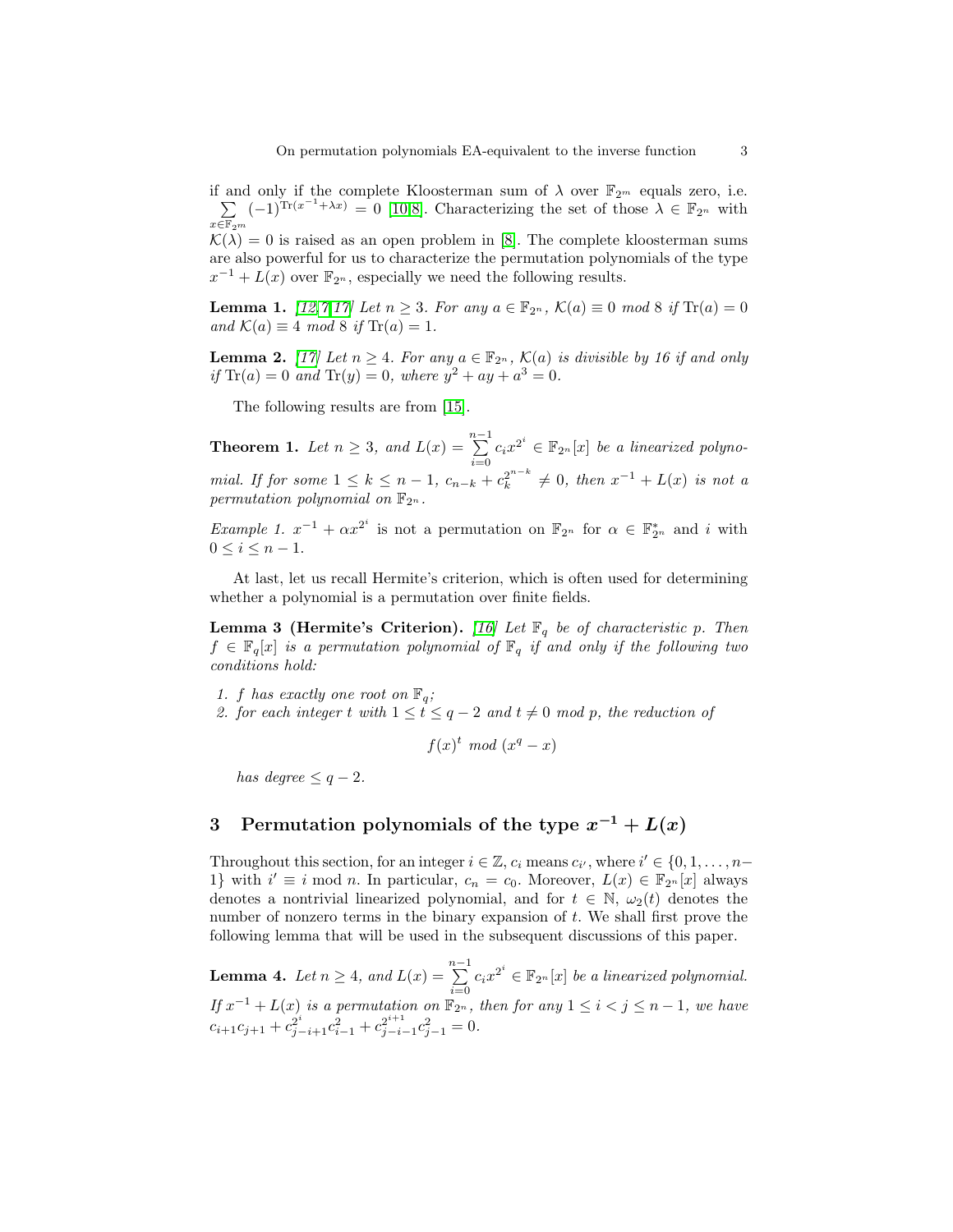*Proof.* Suppose  $x^{-1} + L(x)$  is a permutation on  $\mathbb{F}_{2^n}$ . For  $1 \leq i < j \leq n-1$ , we have  $1 \le 2^{i} + 2^{j} + 1 \le 2^{n} - 2$  because of  $n \ge 4$ , and

$$
(x^{-1} + L(x))^{2^i + 2^j + 1}
$$
  
=  $x^{-(2^i + 2^j + 1)} + x^{-2^i} L(x)^{2^j + 1} + x^{-2^j} L(x)^{2^i + 1} + x^{-1} L(x)^{2^i + 2^j}$   
+  $x^{-(2^i + 2^j)} L(x) + x^{-(2^i + 1)} L(x)^{2^j} + x^{-(2^j + 1)} L(x)^{2^i} + L(x)^{2^i + 2^j + 1}.$ 

It is easy to check that for  $0 \leq k_1 \neq k_2 \leq n-1$ ,

<span id="page-3-0"></span>
$$
L(x)^{2^{k_1}+2^{k_2}} = \left(\sum_{l=0}^{n-1} c_l^{2^{k_1}} x^{2^{l+k_1}}\right) \left(\sum_{l=0}^{n-1} c_l^{2^{k_2}} x^{2^{l+k_2}}\right)
$$
  
= 
$$
\sum_{l_1=0}^{n-1} \sum_{l_2=0}^{n-1} c_{l_1}^{2^{k_1}} c_{l_2}^{2^{k_2}} x^{2^{l_1+k_1}+2^{l_2+k_2}}.
$$

Now  $x^{2^n-1}$  is one of the terms of  $x^{-2^k}L(x)^{2^{k_1}+2^{k_2}}$  mod  $(x^{2^n}+x)$  if and only if  $2^k \equiv (2^{l_1+k_1} + 2^{l_2+k_2}) \mod (2^n - 1)$  for some  $0 \leq l_1, l_2 \leq n-1$ , which is equivalent to

$$
\begin{cases} l_1 + k_1 \equiv k - 1 \mod n \\ l_2 + k_2 \equiv k - 1 \mod n. \end{cases}
$$

Thus  $l_1 \equiv k - k_1 - 1 \mod n$ ,  $l_2 \equiv k - k_2 - 1 \mod n$ . Hence using the convention of notation in the beginning of this section, the coefficient of  $x^{\tilde{2}^n-1}$  in

$$
x^{-2^k}L(x)^{2^{k_1}+2^{k_2}}
$$
 mod  $(x^{2^n}+x)$ 

is  $c_{k-k_1-1}^{2^{k_1}} c_{k-k_2-1}^{2^{k_2}}$ .

On the other hand,  $x^{2^n-1}$  is one of the terms of  $x^{-(2^{k_1}+2^{k_2})}L(x)^{2^k}$  mod  $(x^{2^n}+$ x) if and only if for some  $0 \le i \le n-1$ ,  $2^i \equiv 2^{k_1} + 2^{k_2} \mod (2^n - 1)$ . When  $0 \leq k_1 \neq k_2 \leq n-1$ , there are no  $0 \leq i \leq n-1$  satisfied the above formula since  $\omega_2(2^{k_1}+2^{k_2} \text{ mod } (2^n-1)) = 2$ . Then  $x^{2^n-1}$  is not a term of  $x^{-(2^{k_1}+2^{k_2})}L(x)^{2^k} \mod (x^{2^n}+x).$ 

Also, the algebraic degree of the terms of  $L(x)^{2^{k_1}+2^{k_2}+1}$  is at most 3 and  $\omega_2(2^n-1)$  =  $n \geq 4$ , hence  $x^{2^n-1}$  is not one of the terms of  $L(x)^{2^{k_1}+2^{k_2}+1} \mod (x^{2^n}+x).$ 

Thus the coefficient of  $x^{2^n-1}$  in  $(x^{-1} + L(x))^{2^i+2^j+1}$  mod  $(x^{2^n} + x)$  is

$$
c_{i-j-1}^{2^j}c_{i-1} + c_{j-i-1}^{2^i}c_{j-1} + c_{-i-1}^{2^i}c_{-j-1}^{2^j},
$$

which equal to zero by Hermite's criterion. By Theorem [1,](#page-2-1)  $c_{n-k} = c_k^{2^{n-k}}$  for  $1 \leq k \leq n-1$ . Remember  $c_0 = c_n$ , then for any  $0 \leq k \leq n$ ,  $c_{n-k} = c_k^{2^{n-k}}$ . Hence we have

$$
0 = c_{i-j-1}^{2^j} c_{i-1} + c_{j-i-1}^{2^i} c_{j-1} + c_{-i-1}^{2^i} c_{-j-1}^{2^j}
$$
  
= 
$$
c_{j-i+1}^{2^{i-1}} c_{i-1} + c_{j-i-1}^{2^i} c_{j-1}^{2^{i-1}} + c_{i+1}^{2^{n-1}} c_{j+1}^{2^{n-1}}.
$$

The proof is finished by squaring the above formula.  $\Box$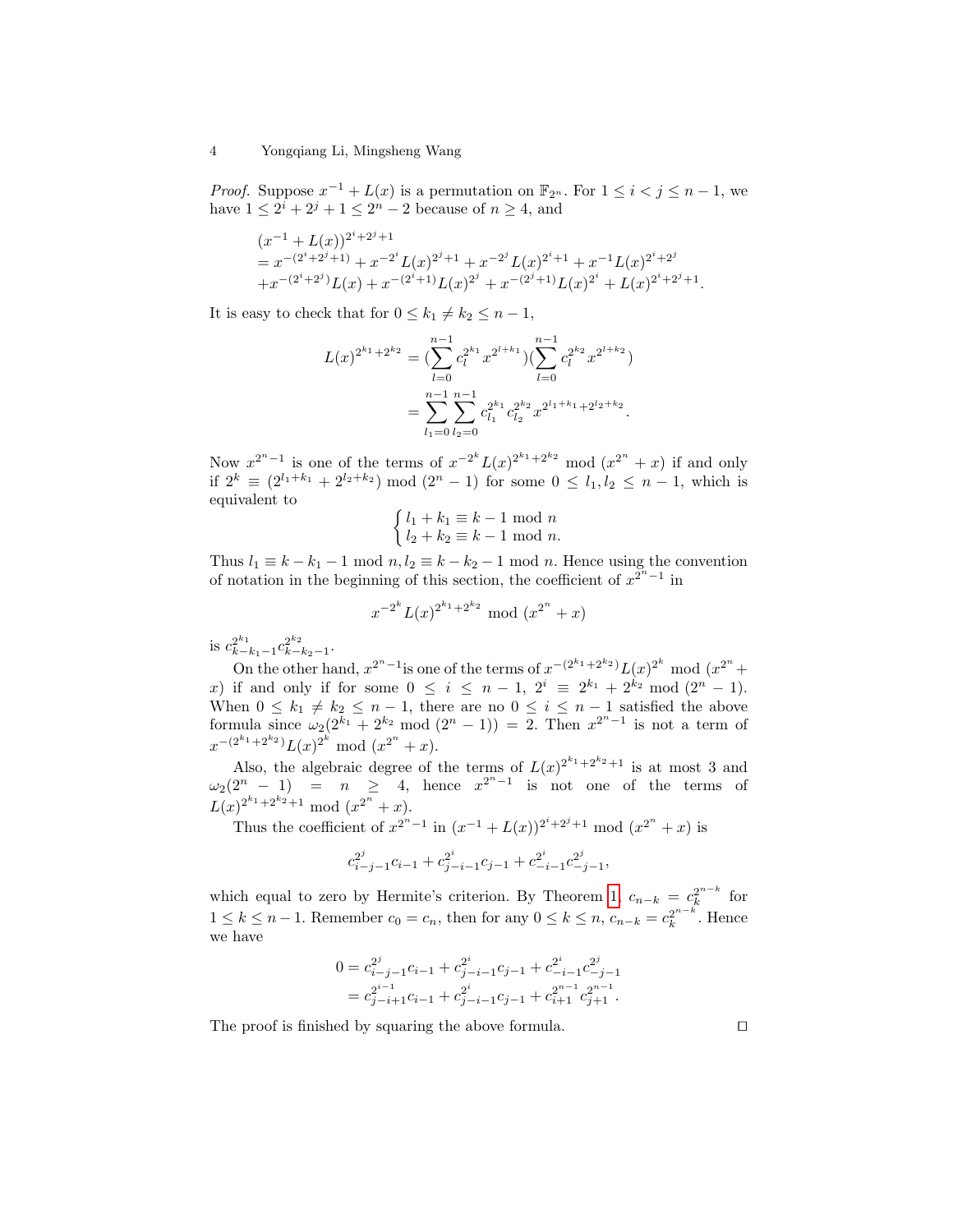By Lemma [4,](#page-2-2) it is possible to get more relations among coefficients of  $L(x)$ when  $L(x)$  is a linearized polynomial and  $x^{-1} + L(x)$  is a permutation on  $\mathbb{F}_{2^n}$ . Some useful relations are given as follows.

<span id="page-4-1"></span>**Corollary 1.** Let  $n \geq 4$  and  $L(x) = \sum_{i=1}^{n-1} c_i x^{2^i} \in \mathbb{F}_{2^n}[x]$  be a linearized polynomial. Assume that  $x^{-1} + L(x)$  is a permutation on  $\mathbb{F}_{2^n}$ . Then the following statements hold.

(1) For any  $2 \le k \le n-2$ ,  $c_k c_{k+2} + c_3^{2^{k-1}} c_{k-2}^2 + c_1^{2^k} c_k^2 = 0$ . (2) For any  $2 \le k \le \lfloor \frac{n-1}{2} \rfloor$ ,  $c_{k+2}c_{2k+1} + c_k^{2^{k+1}+2} + c_{k-2}^{2^{k+2}}c_{2k-1}^2 = 0$ .

*Proof.* By Lemma [4,](#page-2-2) setting  $i = k - 1$ ,  $j = k + 1$ , we get (1); Similarly, by setting  $i = k + 1, j = 2k, (2)$  is obtained. The corresponding boundary of k is deduced from the inequality  $1 \leq i < j \leq n-1$ .

By means of Lemma [4,](#page-2-2) we can obtain many relations about the coefficients of  $L(x)$ . But it is not enough to give complete solution to Conjecture 1. However, results on the Kloosterman sums can be used to prove that certain coefficients of  $L(x)$  are zero when  $x^{-1} + L(x)$  is permutation on  $\mathbb{F}_{2^n}$ . The following is such a result.

<span id="page-4-0"></span>**Lemma 5.** Let  $n \geq 3$ , and  $L(x) = \sum_{n=1}^{n-1}$  $\sum_{i=0}^{n} c_i x^{2^i} \in \mathbb{F}_{2^n}[x]$  be a linearized polynomial. If  $x^{-1}+L(x)$  is a permutation polynomial over  $\mathbb{F}_{2^n}$ , then the following statements are true:

(1)  $\forall \alpha \in \mathbb{F}_{2^n}^*, \mathcal{K}(\alpha L(\alpha)) = 0;$  $(2) \ \forall x \in \mathbb{F}_{2^n}$ ,  $\text{Tr}(xL(x)) = 0$ ;  $(3)$   $c_0 = 0$ .

*Proof.* (1) Suppose  $x^{-1} + L(x)$  is a permutation polynomial over  $\mathbb{F}_{2^n}$ . Then for any  $\alpha \in \mathbb{F}_{2^n}^*$ ,  $\text{Tr}(\alpha(x^{-1} + L(x)))$  is a balanced boolean function, which implies that

$$
0 = \sum_{x \in \mathbb{F}_{2^n}} (-1)^{\text{Tr}(\alpha(x^{-1} + L(x)))}
$$
  
= 
$$
\sum_{x \in \mathbb{F}_{2^n}} (-1)^{\text{Tr}(x^{-1} + \alpha L(\alpha x)))}.
$$

Since  $x^{-1} + L(x)$  is a permutation, we have  $c_{n-i} = c_i^{2^{n-i}}$  for all  $0 \le i \le n-1$ (remember  $c_n = c_0$ ). Thus  $\forall x \in \mathbb{F}_{2^n}$ , and  $\forall \alpha \in \mathbb{F}_{2^n}^*$ ,

$$
\operatorname{Tr}(\alpha L(\alpha x)) = \operatorname{Tr}(\alpha \sum_{i=0}^{n-1} c_i (\alpha x)^{2^i})
$$

$$
= \sum_{i=0}^{n-1} \operatorname{Tr}(\alpha c_i (\alpha x)^{2^i})
$$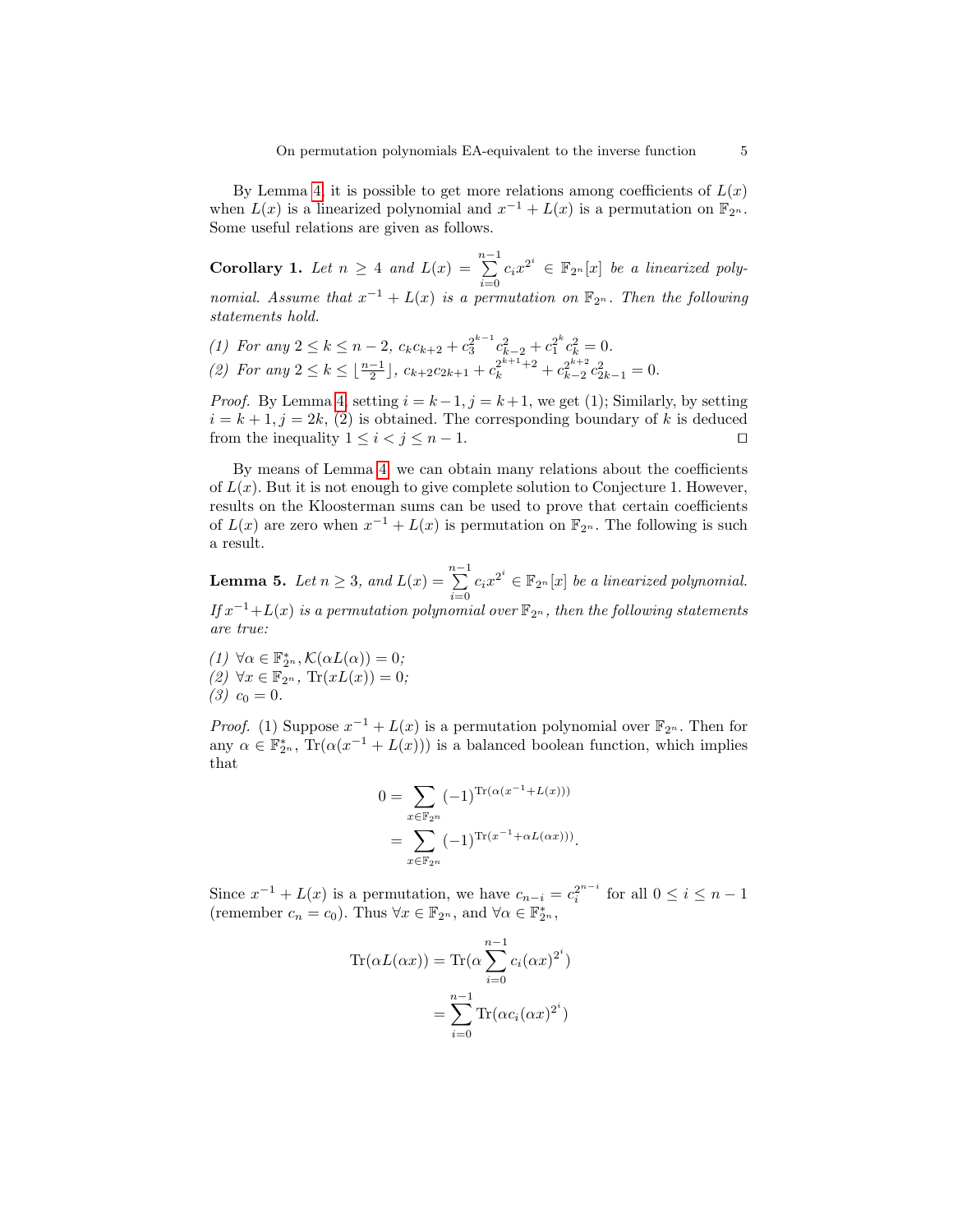$$
= \sum_{i=0}^{n-1} \text{Tr}((\alpha c_i(\alpha x)^{2^i})^{2^{n-i}})
$$

$$
= \sum_{i=0}^{n-1} \text{Tr}(\alpha (c_i \alpha)^{2^{n-i}} x)
$$

$$
= \text{Tr}((\sum_{i=0}^{n-1} \alpha c_{n-i} \alpha^{2^{n-i}}) x)
$$

$$
= \text{Tr}(\alpha L(\alpha) x).
$$

Therefore,  $\forall \alpha \in \mathbb{F}_{2^n}^*$ , the complete Kloosterman sums  $\mathcal{K}(\alpha L(\alpha)) = 0$ , thus (1) is proved.

(2) Since  $\mathcal{K}(\alpha L(\alpha)) = 0, \forall \alpha \in \mathbb{F}_{2^n}^*$ , by Lemma [1,](#page-2-3) we have  $\forall \alpha \in \mathbb{F}_{2^n}^*$ ,

$$
\text{Tr}(\alpha L(\alpha)) = 0.
$$

Notice that 0 satisfies also the above formula, then  $\text{Tr}(xL(x)) = 0, \forall x \in \mathbb{F}_{2^n}$ . (3) When *n* is even,  $\forall x \in \mathbb{F}_{2^n}$ , we have:

$$
xL(x) = c_0 x^2 + \sum_{i=1}^{n-1} c_i x^{2^i + 1}
$$
  
=  $c_0 x^2 + \sum_{i=1}^{\frac{n}{2}-1} (c_i x^{2^i+1} + c_i^{2^{n-i}} x^{2^{n-i}+1}) + c_2 \frac{n}{2} x^{2^{\frac{n}{2}}+1}$   
=  $c_0 x^2 + \sum_{i=1}^{\frac{n}{2}-1} (c_i^{2^{n-i}} x^{2^{n-i}+1} + (c_i^{2^{n-i}} x^{2^{n-i}+1})^{2^i}) + c_2 \frac{n}{2} x^{2^{\frac{n}{2}}+1}.$ 

Since  $x^{-1} + L(x)$  is a permutation, then  $c_{\frac{n}{2}} \in \mathbb{F}_{2^{\frac{n}{2}}}$  by Theorem [1.](#page-2-1) Also  $\forall x \in \mathbb{F}_{2^n}, x^{2^{\frac{n}{2}}+1} \in \mathbb{F}_{2^{\frac{n}{2}}}.$  So  $\forall x \in \mathbb{F}_{2^n}, \text{Tr}(c_{\frac{n}{2}}x^{2^{\frac{n}{2}}+1}) = 0.$  Hence  $0 = \text{Tr}(xL(x)) =$  $\text{Tr}(c_0x^2), \forall x \in \mathbb{F}_{2^n}$ , which implies  $c_0 = 0$  when *n* is even.

Similarly, when *n* is odd, we still have  $Tr(xL(x)) = Tr(c_0x^2)$ , hence  $c_0 = 0$ . Then we complete the proof.  $\Box$ 

The following proposition is needed in the proof of Lemma [7.](#page-7-0) In this proposition,  $a + b$  always means  $(a + b) \mod (2^{n} - 1)$ .

<span id="page-5-0"></span>**Proposition 1.** Let  $n \ge 5$  and  $S_k = \{(2^k + 1)2^i \mod (2^n - 1) \mid 0 \le i \le n - 1\}.$ Then the following statements hold.

- (1) For any  $a, b \in$  $\bigcup^{\frac{n}{2}}$  $\bigcup_{i=2} S_i, \ a+b \notin S_1.$
- (2) Let  $a = (2^k + 2^{k+1}) \mod (2^n 1)$  for some  $0 \le k \le n 1$ ,  $b \in \bigcup_{k=1}^{\lfloor \frac{n}{2} \rfloor}$  $\bigcup_{i=2} S_i$ . Then  $a + b \in S_1$  if and only if  $b = (2^k + 2^{k+3}) \mod (2^n - 1)$ .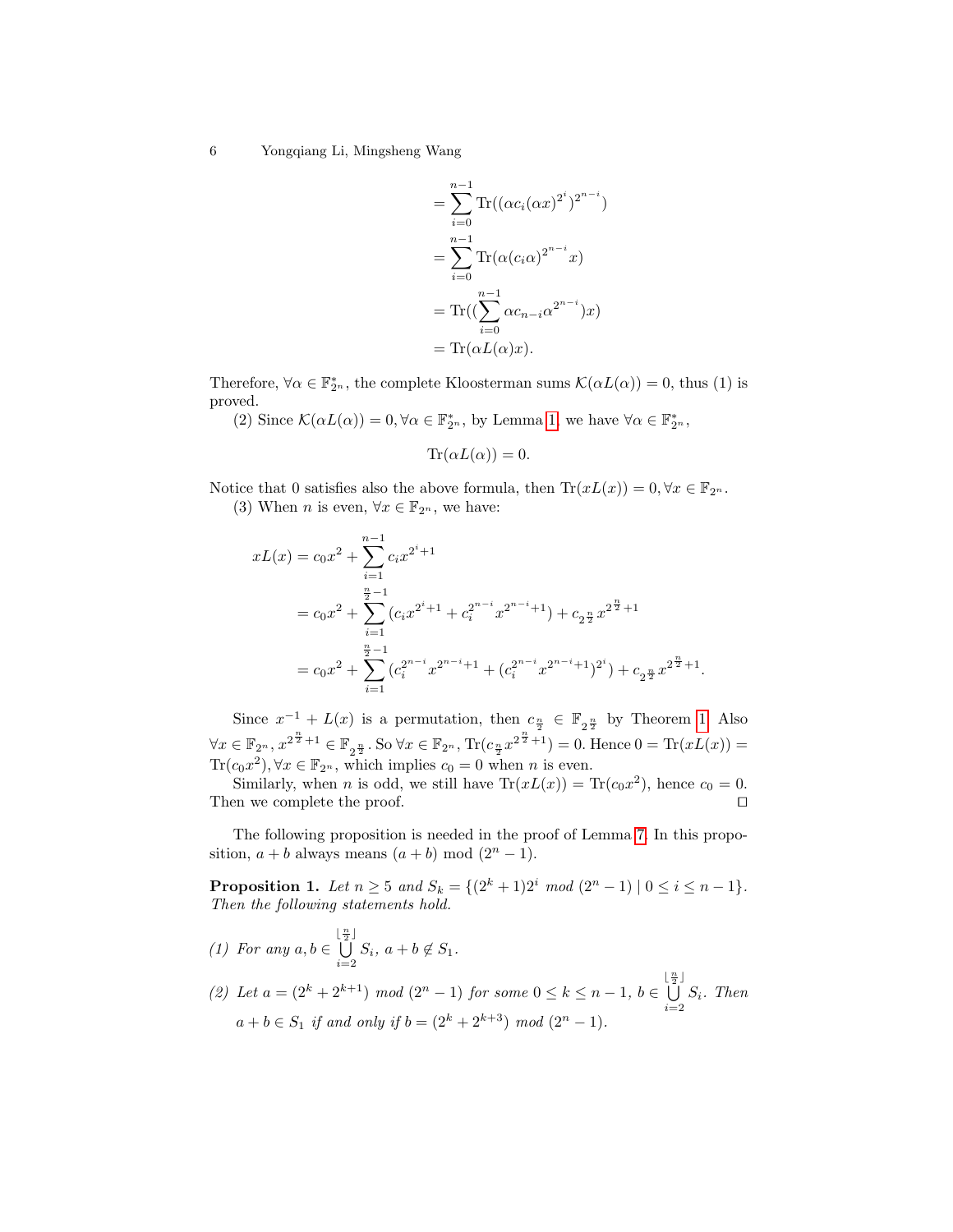*Proof.* First, notice that  $\omega_2(a) = 2$  for all  $a \in$  $\begin{bmatrix} \frac{n}{2} \end{bmatrix}$  $\bigcup_{i=1}^{n} S_i$ , and  $S_i \cap S_j = \emptyset$  for  $1 \leq i < j \leq \lfloor \frac{n}{2} \rfloor.$ 

(1) Suppose  $a = (2^{k_1} + 1)2^{i_1} \mod (2^n - 1), b = (2^{k_2} + 1)2^{i_2} \mod (2^n - 1)$  for some  $2 \leq k_1, k_2 \leq \lfloor \frac{n}{2} \rfloor, 0 \leq i_1, i_2 \leq n-1$ . Then

$$
a + b = (2^{k_1 + i_1} + 2^{i_1} + 2^{k_2 + i_2} + 2^{i_2}) \mod (2^n - 1).
$$

Let  $K_l = \{i_l, (k_l + i_l) \mod n\}, l = 1, 2$ , then there are three cases as follows: Case 1:  $K_1 \cap K_2 = \emptyset$ . Then  $a + b \notin S_1$ , since  $\omega_2(a + b) = 4$ .

Case 2:  $|K_1 \cap K_2| = 1$ . Then it is easy to see that  $\omega_2(a+b) = 3$  since  $2 \leq k_1, k_2 \leq \lfloor \frac{n}{2} \rfloor$ . For example, if  $k_1 + i_1 = (k_2 + i_2) \mod n$  and  $i_1 \neq i_2$ , then

$$
a + b = (2^{k_1 + i_1 + 1} + 2^{i_1} + 2^{i_2}) \mod (2^n - 1)
$$
  
=  $(2^{k_2 + i_2 + 1} + 2^{i_1} + 2^{i_2}) \mod (2^n - 1).$ 

Meanwhile,  $i_1 \neq (k_1 + i_1 + 1) \mod n$  and  $i_2 \neq (k_2 + i_2 + 1) \mod n$  since  $2 \leq$  $k_1, k_2 \leq \lfloor \frac{n}{2} \rfloor$ . Then we have  $\omega_2(a + b) = 3$ . The other cases can be deduced similarly and hence  $a + b \notin S_1$ .

Case 3:  $K_1 = K_2$ . Then  $a + b = 2a \in S_{k_1}$ , which means  $a + b \notin S_1$  since  $S_1 \cap S_{k_1} = \emptyset$  for  $2 \leq k_1 \leq \lfloor \frac{n}{2} \rfloor$ .

Therefore, the proposition holds.

(2) The sufficiency is obvious, we only need to prove the necessity. Suppose  $a = (2<sup>k</sup>+2<sup>k+1</sup>) \mod (2<sup>n</sup>-1)$  for some  $0 \le k \le n-1$ ,  $b = (2<sup>k<sub>3</sub></sup>+1)2<sup>i<sub>3</sub></sup> \mod (2<sup>n</sup>-1)$ for some  $2 \leq k_3 \leq \lfloor \frac{n}{2} \rfloor$ ,  $0 \leq i_3 \leq n-1$ , then

$$
a + b = (2k + 2k+1 + 2k3+i3 + 2i3) \text{ mod } (2n - 1).
$$

Notice that  $b \in$  $\begin{bmatrix} \frac{n}{2} \end{bmatrix}$  $\bigcup_{i=2} S_i$  and  $a \in S_1$ , then  $|\{k,(k+1) \mod n\} \cap K_b| \leq 1$ , where  $K_b = \{i_3,(k_3+i_3) \text{ mod } n\}$ . Since  $\omega_2(a+b) = 2$ , then it must have  $k \in K_b$ . Otherwise,  $\omega_2(a+b) = 4$  when  $\{k, (k+1) \mod n\} \cap K_b = \emptyset$ ; and  $\omega_2(a+b) = 3$ when  $((k+1) \mod n) \in K_b$  and  $k \notin K_b$ , which can be easily proved as in the case 2 in (1).

Let  $\{k^{i}\} = K_{b} \setminus \{k\},\$  then we have

<span id="page-6-0"></span>
$$
(a+b) = 2k + 2k+1 + 2k + 2k' \mod (2n - 1)
$$

$$
= (2k+2 + 2k') \mod (2n - 1).
$$

Since  $a + b \in S_1$ , then  $k' = (k + 1) \mod n$  or  $k' = (k + 3) \mod n$ . If  $k' =$  $(k+1) \mod n$ , then  $b = a \in S_1$ , which contradicts with  $b \in$  $\begin{bmatrix} \frac{n}{2} \end{bmatrix}$  $\bigcup_{i=2} S_i$ . Therefore,  $k' = (k+3) \text{ mod } n \text{ and } b = (2^k + 2^{k+3}) \text{ mod } (2^n - 1).$ 

We also recall the following lemma [\[15\]](#page-11-0):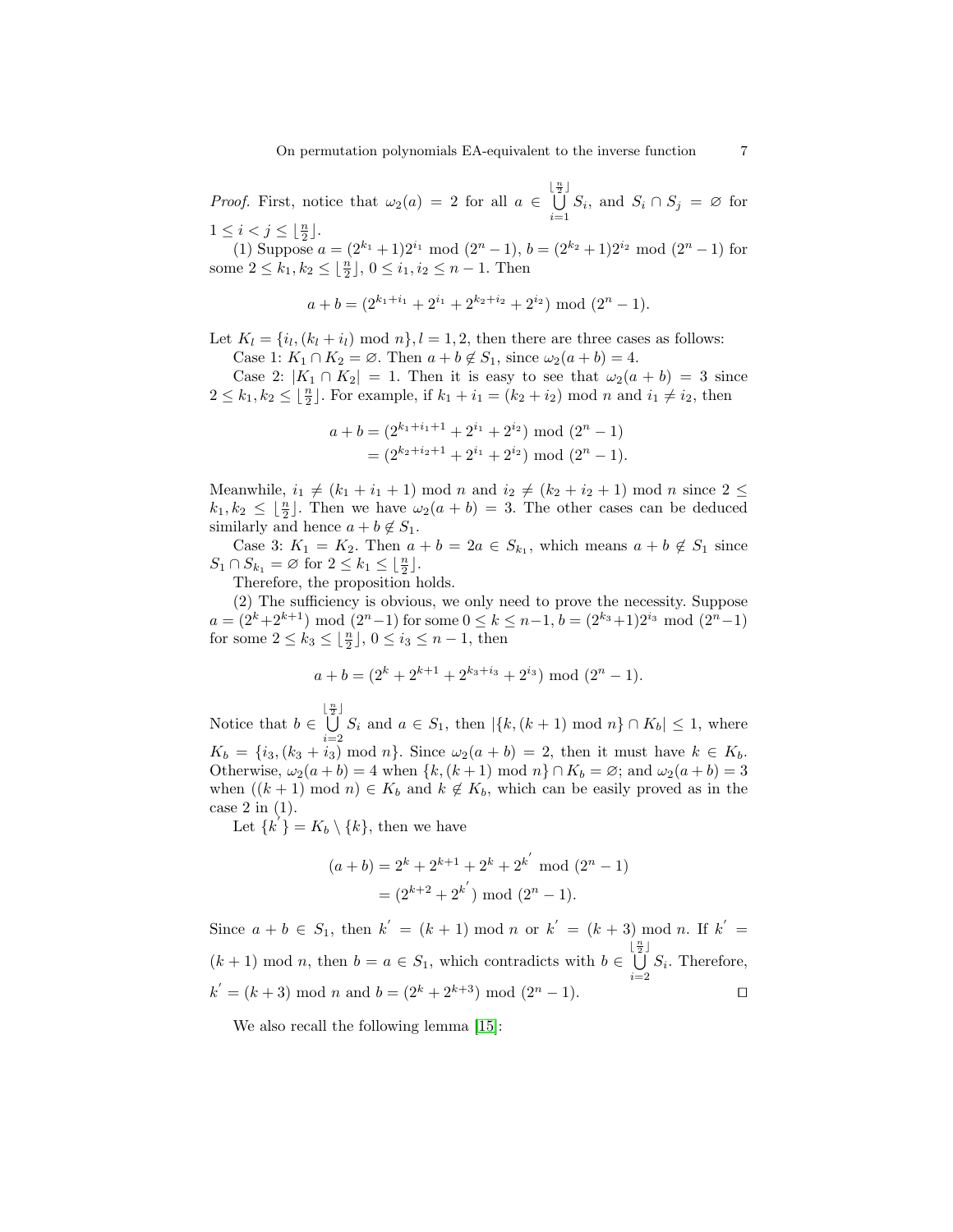**Lemma 6.** Let  $F(x) \in \mathbb{F}_{2^n}[x]$ , S be a subset of  $\mathbb{F}_{2^n}$ ,  $H(x) = \prod_{\alpha \in S}$  $(x + \alpha)$ . Then the following statements hold.

- 1.  $Tr(F(x)) = 0$  for all  $x \in S$  if and only if there exists  $G(x) \in \mathbb{F}_{2^n}[x]$  such that  $F(x) \equiv (G(x) + G(x)^2) \mod H(x)$ .
- 2.  $\text{Tr}(F(x)) = 1$  for all  $x \in S$  if and only if there exist  $G(x) \in \mathbb{F}_{2^n}[x], \gamma \in$  $\mathbb{F}_{2^n}, \text{Tr}(\gamma) = 1$  such that  $F(x) \equiv (G(x) + G(x)^2 + \gamma) \mod H(x)$ .

<span id="page-7-0"></span>**Lemma 7.** Let  $n \geq 7$  and  $L(x) = \sum_{n=1}^{n-1}$  $\sum_{i=0}^{n} c_i x^{2^i} \in \mathbb{F}_{2^n}[x]$  be a linearized polynomial. Assume that  $x^{-1} + L(x)$  is a permutation. Then  $c_1 = 0$  and  $c_3 = 0$ .

*Proof.* Assume that  $x^{-1} + L(x)$  is a permutation on  $\mathbb{F}_{2^n}$ . By Lemma [5,](#page-4-0)  $c_0 = 0$ , and  $\forall x \in \mathbb{F}_{2^n}$ ,  $\text{Tr}(xL(x)) = 0$ . Let

$$
F(x) = \begin{cases} \sum_{i=1}^{n-1} \sum_{j=0}^{i-1} (c_i^{2^{n-i}} x^{2^{n-i}+1})^{2^j}, & \text{for odd } n, \\ \sum_{i=1}^{n-2} \sum_{j=0}^{i-1} (c_i^{2^{n-i}} x^{2^{n-i}+1})^{2^j} + \sum_{j=0}^{n-1} (\gamma^{2^{\frac{n}{2}}} x^{2^{\frac{n}{2}}+1})^{2^j}, & \text{for even } n, \end{cases}
$$

where  $\gamma \in \mathbb{F}_{2^n}$  with  $\gamma + \gamma^{\frac{n}{2}} = c_{\frac{n}{2}}$  when n is even, which is true since by Theorem [1,](#page-2-1)  $c_{\frac{n}{2}} \in \mathbb{F}_{2^{\frac{n}{2}}}$ . Thus it easy to check that

$$
xL(x) = (F(x) + F(x)^{2}) \bmod (x^{2^{n}} + x).
$$

Therefore, for any  $\alpha \in \mathbb{F}_{2^n}$  with  $L(\alpha) \neq 0$ , the roots of equation

$$
y^2 + \alpha L(\alpha)y + (\alpha L(\alpha))^3 = 0
$$

are  $\alpha L(\alpha)F(\alpha)$  and  $\alpha L(\alpha)F(\alpha) + \alpha L(\alpha)$ . It has shown that  $\mathcal{K}(\alpha L(\alpha)) = 0$  by Lemma [5.](#page-4-0) Then according to Lemma [2,](#page-2-4) we have

$$
0 = \text{Tr}(\alpha L(\alpha)F(\alpha))
$$
  
= 
$$
\text{Tr}(F(\alpha)^2 + F(\alpha)^3)
$$
  
= 
$$
\text{Tr}(F(\alpha) + F(\alpha)^3)
$$

for all  $\alpha \in \mathbb{F}_{2^n} \setminus \text{ker}(L)$ . Notice that for  $\alpha \in \text{ker}(L)$ , the above formula also holds. Then we have

$$
\forall \alpha, \text{Tr}(F(\alpha) + F(\alpha)^3) = 0.
$$

According to Lemma [6,](#page-6-0) there exists  $G(x) \in \mathbb{F}_{2^n}[x]$  such that

$$
F(x) + F(x)^3 = (G(x) + G(x)^2) \text{ mod } (x^{2^n} + x)
$$
  
= 
$$
\sum_{i=0}^{2^n - 1} (g_i + g_{\frac{i}{2}}^2) x^i,
$$
 (1)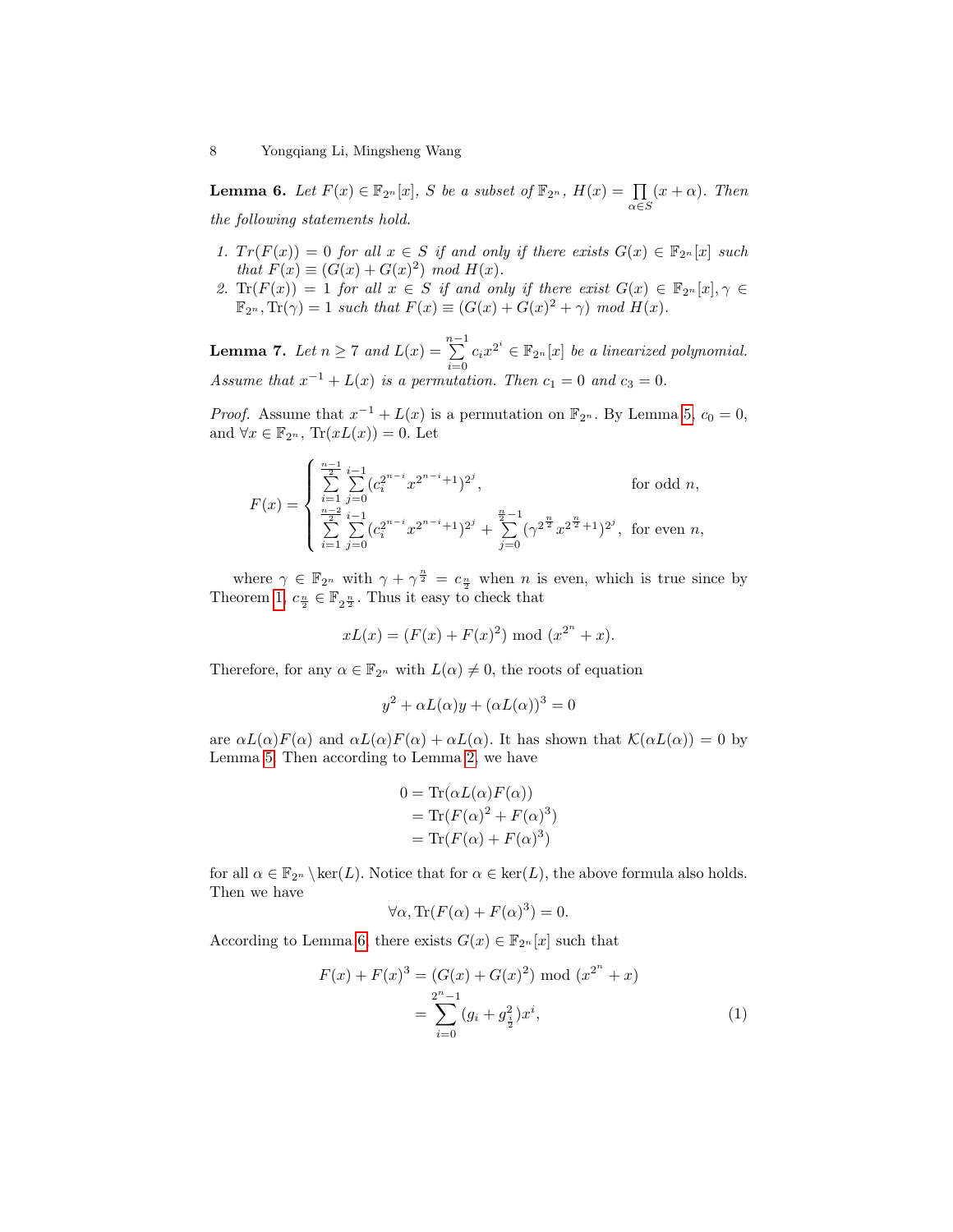where  $\frac{i}{2}$  is interpreted as an element in  $\mathbb{Z}_{2^{n}-1}$ , and  $\frac{1}{2}$  is the unique inverse of 2 in  $\mathbb{Z}_{2n-1}$ .

Writing  $F(x)$  as  $F(x) = c_1^{2^{n-1}} x^{2^{n-1}+1} + K(x)$ , then

<span id="page-8-0"></span>
$$
F(x)^3 = (c_1^{2^{n-1}} x^{2^{n-1}+1} + K(x))^3 \mod (x^{2^n} + x)
$$
  
=  $(c_1^{2^{n-1}+1} x^{2^{n-1}+4} + c_1^{2^{n-1}} x^{2^{n-1}+1} K(x)^2 + c_1 x^3 K(x) + K(x)^3 \mod (x^{2^n} + x))$   
=  $(c_1^{2^{n-1}+1} x^{2^{n-1}+4} + K_1(x) + K_2(x) + K_3(x)) \mod (x^{2^n} + x)$ 

where  $K_1(x) = c_1^{2^{n-1}} x^{2^{n-1}+1} K(x)^2, K_2(x) = c_1 x^3 K(x), K_3(x) = K(x)^3.$ 

Let  $S_k$  be the same sets as in Proposition [1,](#page-5-0)  $1 \leq k \leq \lfloor \frac{n}{2} \rfloor$ , and  $x^{S_1} = \{x^d \mid$  $d \in S_1$ . It is easy to see  $S_{n-k} = S_k$  for  $1 \leq k \leq \lfloor \frac{n}{2} \rfloor$ . Considering the following cases:

(i) The terms of  $K_3(x)$  are of the form  $x^{a+b} \mod (x^{2^n} + x)$  for  $a, b \in$  $\begin{bmatrix} \frac{n}{2} \end{bmatrix}$  $\bigcup_{i=2} S_i,$ 

which can never be in  $x^{S_1}$  according to (1) of Proposition [1.](#page-5-0)

(ii) The terms of  $K_2(x)$  are of the form  $x^{2^{n-i+j}+2^j+3} \mod (x^{2^n}+x)$  for  $2 \leq$  $i \leq \lfloor \frac{n}{2} \rfloor, 0 \leq j \leq i - 1$ . By (2) of Proposition [1,](#page-5-0) it is in  $S_1$  if and only if  $(2^{n-i+\tilde{j}} + 2^{j}) \mod (2^{n} - 1) = 9$ . Therefore,  $j = 0, i = n - 3$  or  $i = j = 3$ , which are impossible since  $n \ge 7$  and  $2 \le i \le \lfloor \frac{n}{2} \rfloor, 0 \le j \le i - 1$ .

(iii) The terms of  $K_1(x)$  are of the the form  $x^{2^{n-i+j+1}+2^{j+1}+2^{n-1}+1}$  mod  $(x^{2^n} +$ x) for  $2 \leq i \leq \lfloor \frac{n}{2} \rfloor, 0 \leq j \leq i - 1$ . By (2) of Proposition [1,](#page-5-0) it is in  $x^{S_1}$  if and only if

$$
\begin{cases} n-i+j+1 = n-1 \text{ mod } n \\ j+1 = 2 \text{ mod } n, \end{cases}
$$

which is equivalent to  $j = 1, i = 3$ .

Hence, the only term of  $K_1(x)$  in  $x^{S_1}$  is  $c_1^{2^{n-1}}c_3^{2^{n-1}}x^6$ . Thus the terms of  $(F(x) + F(x)^3) \mod (x^{2^n} + x)$  in  $x^{S_1}$  with nonzero coefficients are  $c_1^{2^{n-1}} x^{2^{n-1}+1}$ and  $c_1^{2^{n-1}}c_3^{2^{n-1}}x^6$ .

Equating the coefficient of  $x^{S_1}$  in equation [\(1\)](#page-3-0), we have

$$
\begin{cases} c_1^{2^{n-1}} &= g_{2^{n-1}+1} + g_{2^{n-2}+2^{n-1}}^2, \\ c_1^{2^{n-1}} c_3^{2^{n-1}} &= g_6 + g_3^2, \\ 0 &= g_i + g_{\frac{i}{2}}^2, \text{ for } i \in S_1 \setminus \{6, 2^{n-1} + 1\}. \end{cases}
$$

Therefore,

$$
c_1^{2^{n-1}} = g_{2^{n-1}+1} + g_{2^{n-2}+2^{n-1}}^2
$$
  
=  $g_{2^{n-1}+1} + g_{2^{n-3}+2^{n-2}}^2$   
= ...  
=  $g_{2^{n-1}+1} + g_{2^{n-2}}^{2^{n-2}}$   
=  $g_{2^{n-1}+1} + g_6^{2^{n-2}}$ ,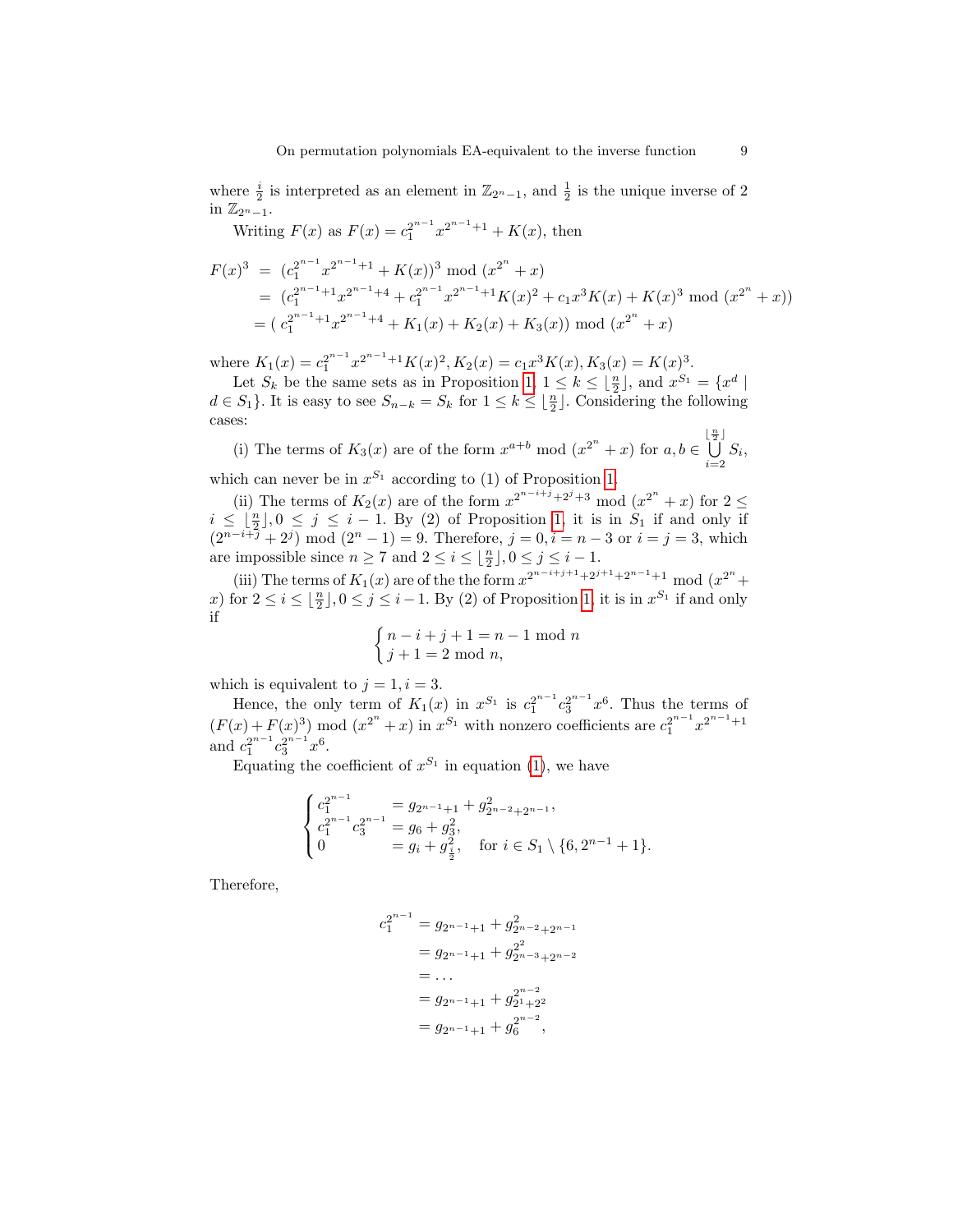and

$$
c_1^{2^{n-1}} c_3^{2^{n-1}} = g_6 + g_3^2
$$
  
=  $g_6 + g_{2^{n-1}+1}^4$ .

Then we have

$$
c_1^{2^{n-1}}c_3^{2^{n-1}} = (c_1^{2^{n-1}})^4,
$$

which is equivalent to  $c_1c_3 = c_1^4$ .

Let  $k = 3$  in (1) of Corollary [1,](#page-4-1) then we have

$$
c_3c_5 = c_3^{2^2}c_1^2 + c_1^{2^3}c_3^2
$$
  
=  $c_3^{2^2}c_1^2 + (c_1c_3)^2c_3^2$   
= 0.

If  $c_3 \neq 0$ , then  $c_5 = 0$ . Let  $k = 5$  in (1) of Corollary [1,](#page-4-1) then we have

$$
c_3^{2^4}c_3^2 = c_5c_7 + c_1^{2^5}c_5^2 = 0.
$$

This shows  $c_3 = 0$ , which is a contradiction. Hence  $c_3 = 0$ . Furthermore  $c_1 = 0$ from the equality  $c_1^4 = c_1 c_3$  and  $c_3 = 0$ .

With the above Preparations, we are ready to prove the main result of this paper.

<span id="page-9-0"></span>**Theorem 2.** Let  $n \geq 7$  and  $L(x) = \sum_{n=1}^{n-1}$  $\sum_{i=0}^{n} c_i x^{2^i} \in \mathbb{F}_{2^n}[x]$  be a linearized polynomial. Then  $x^{-1} + L(x)$  is not a permutation on  $\mathbb{F}_{2^n}$ .

*Proof.* Assume that  $x^{-1} + L(x)$  is a permutation on  $\mathbb{F}_{2^n}$ . By Lemma [5,](#page-4-0) and Lemma [7,](#page-7-0) we have  $c_0 = 0$ ,  $c_1 = 0$  and  $c_3 = 0$ . According to (1) of Corollary [1,](#page-4-1) we have

$$
0 = c_k c_{k+2} + c_3^{2^{k-1}} c_{k-2}^2 + c_1^{2^k} c_k^2
$$
  
=  $c_k c_{k+2}$  (2)

for  $2 \leq k \leq n-2$ . In particular, let  $k = 2$ , we get  $c_2c_4 = 0$ . Using (2) of Corollary [1](#page-4-1) by setting  $k = 2$ , we have  $c_2^{10} = c_4 c_5$  since  $c_3 = 0$ . Then

$$
c_2^{11} = c_2 c_2^{10} = c_2 c_4 c_5 = 0.
$$

Hence  $c_2 = 0$ .

Notice that equation [\(2\)](#page-8-0) means that for  $2 \leq k \leq n-2$ , if  $c_k \neq 0$ , then  $c_{k+2} = 0$ . We claim that  $c_k = 0$  for all  $2 \leq k \leq \lfloor \frac{n-1}{2} \rfloor$ . This can be proved by induction on k. First, we already have  $c_2 = c_3 = 0$ . Assume  $c_j = 0$  for all j with  $2 \leq j \leq k-1$ . We need to show  $c_k = 0$ . Without loss of generality, we assume  $k \geq 4$ . Assume  $c_k \neq 0$ , then  $c_{k+2} = 0$ . According to (2) of Corollary [1,](#page-4-1) we have

$$
0 = c_{k+2}c_{2k+1} + c_k^{2^{k+1}+2} + c_{k-2}^{2^{k+2}}c_{2k-1}^2
$$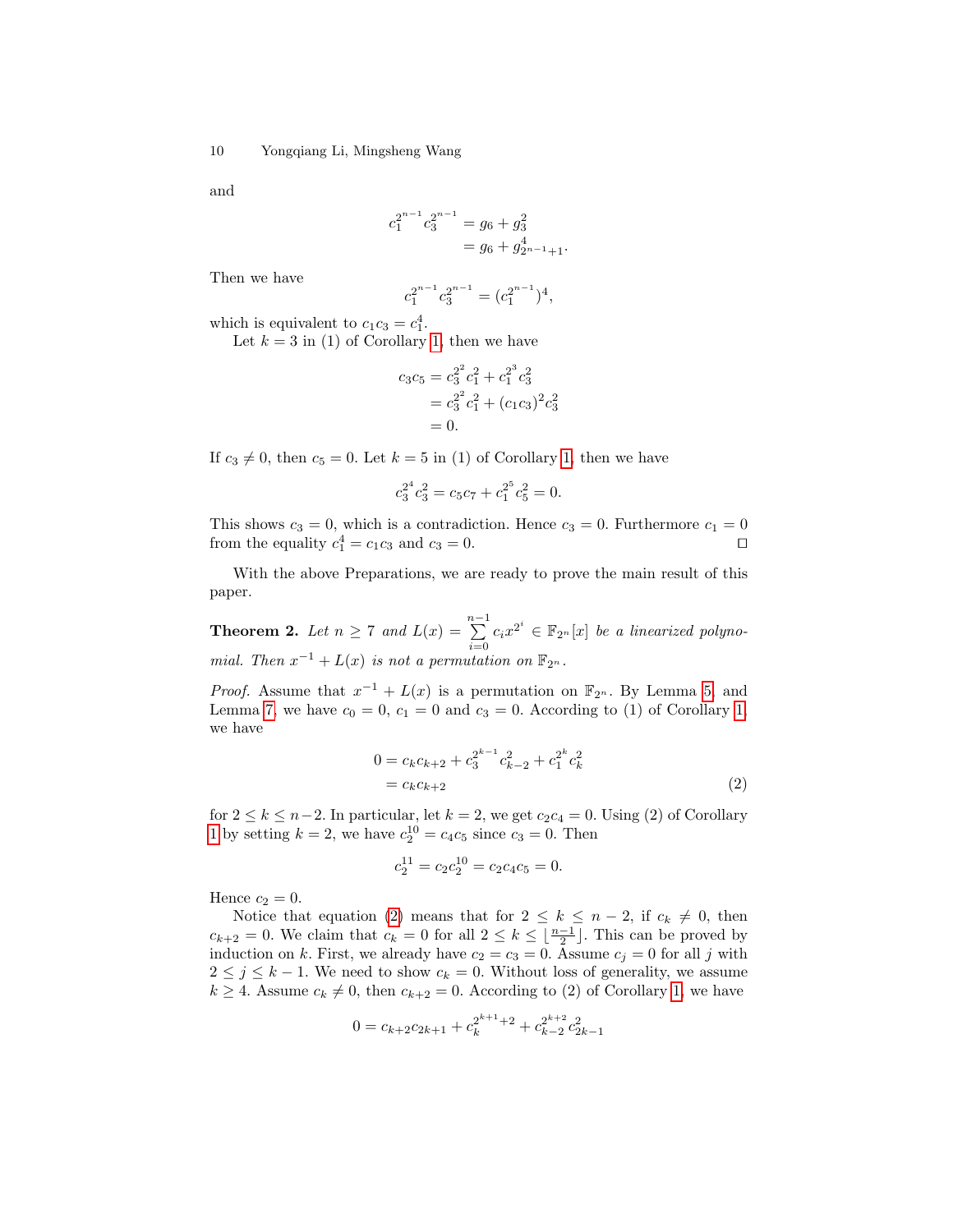for all  $2 \leq k \leq \lfloor \frac{n-1}{2} \rfloor$ . Therefore from  $c_{k+2} = 0$  and  $c_{k-2} = 0$  (by induction), we know  $c_k = 0$ . This contradiction shows  $c_k = 0$ , and hence the claim holds. Then when *n* is odd,  $L(x) = 0$ , a contradiction. As for *n* is even,  $L(x) = c_{\frac{n}{2}}x^{\frac{n}{2}}$ . According to Example [1,](#page-2-5)  $x^{-1} + L(x)$  is not a permutation on  $\mathbb{F}_{2^n}$ .

Thus we have proved that  $x^{-1} + L(x)$  is not a permutation on  $\mathbb{F}_{2^n}$  when  $n \geq 7$ .

Summarize Theorem [2](#page-9-0) and the simulation results in [\[15\]](#page-11-0), the following result is obtained immediately.

**Theorem 3.** Suppose  $L(x) \in \mathbb{F}_{2^n}[x]$  is a linearized polynomial, then

- (1) When  $n = 3$ ,  $x^{-1} + L(x)$  is a permutation polynomial over  $\mathbb{F}_{2^3}$  if and only if  $L(x) = \alpha x^2 + \alpha^4 x^4$ , where  $\alpha \in \mathbb{F}_{2^3}^*$ .
- (2) When  $n = 4$ ,  $x^{-1} + L(x)$  is a permutation polynomial over  $\mathbb{F}_{2^4}$  if and only if  $L(x) = \alpha x^2 + (\alpha x)^8$ , where  $\alpha \in \mathbb{F}_{2^4}^*$  and  $\alpha^5 = 1$ .
- (3) When  $n \geq 5$ , there are no permutation polynomials of the type  $x^{-1} + L(x)$ over  $\mathbb{F}_{2^n}$ .

## <span id="page-10-6"></span>4 Conclusion

By means of Hermite's criterion and some results of the complete Kloosterman sums, we have proved the nonexistence of permutation polynomials of the form  $x^{-1}+L(x)$  on  $\mathbb{F}_{2^n}$  when  $n\geq 5$ . Hence a permutation polynomial is EA equivalent to the inverse function on  $\mathbb{F}_{2^n}$  if and only if it is affine equivalent to it when  $n \geq 5$ .

### References

- <span id="page-10-1"></span>1. Berger T.P., Canteaut A., Charpin P., Laigle-Chapuy Y.: On almost perfect nonlinear functions over  $\mathbb{F}_{2^n}$ . IEEE Trans. Inform. Theory 52(9), 4160-4170 (2006).
- <span id="page-10-5"></span>2. Beth T., Ding C.: On almost perfect nonlinear permutations. In: Advances in Cryptology -EUROCRYPT'93. LNCS, Vol. 765, pp. 65-76. Springer-Verlag, New York (1994).
- <span id="page-10-0"></span>3. Biham E., Shamir A.: Defferential cryptanalysis of DES-like cryptosystems. J. Cryptol. 4(1), 3-72 (1991).
- <span id="page-10-2"></span>4. Budaghyan L., Carlet C., Pott A.: New classes of almost bent and almost perfect nonlinear polynomials. IEEE Trans. on Inform. Theory 52(3), 1141-1152 (2006).
- <span id="page-10-3"></span>5. Carlet C., Charpin P., Zinoviev V.: Codes, bent functions and permutations sutiable for DES-like cryptosystems. Des. Codes Cryptogr. 15(2), 125-156 (1998).
- <span id="page-10-4"></span>6. Chabaud F., Vaudenay S.: Links between differential and linear cryptanalysis. In: Advances in Cryptology -EUROCRYPT'94. LNCS, vol. 950, pp. 356-365. Springer-Verlag, New York (1995).
- <span id="page-10-8"></span>7. Charpin P., Helleseth T., Zinoviev V.: Propagation Characteristics of  $x^{-1} \to x$  and Kloosterman Sums. Finite Fields Appl. 13, 366-381 (2007).
- <span id="page-10-7"></span>8. Charpin P, Gong G.: Hyperbent Functions, Kloosterman Sums, and Dickson Polynomials. IEEE Trans. Inform. Theory 54(9), 4230-4238 (2008).